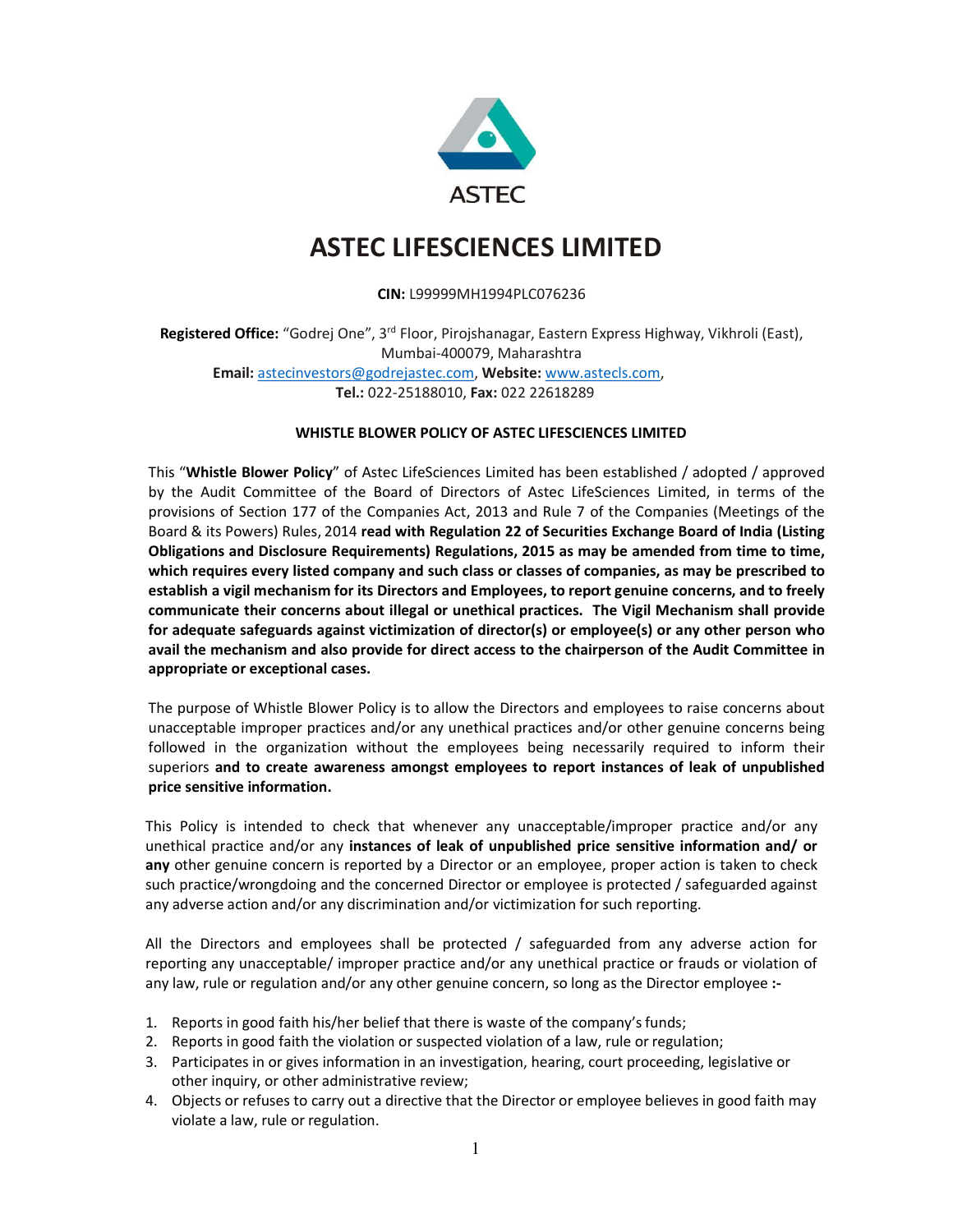The Company is forbidden from taking any adverse action against a Director or an employee for exercising the rights as listed above. Examples of adverse action are given below:-

- 1. Removal of a Director ;
- 2. Discharging the employee ;
- 3. Threatening the Director or employee ;
- 4. Discriminating against the Director's directorship or employee's employment.

Any Director who has a genuine complaint or concern about any fraud or violation of any law, rule or regulation or unacceptable/improper practice and/or any unethical practice may complain about this to the designated person to attend to whistle-blowers as mentioned hereinbelow or to the Audit Committee or its Chairperson.

Any employee who has a genuine complaint or concern about any fraud or violation of any law, rule or regulation or unacceptable/improper practice and/or any unethical practice may complain about this to his superior or to the designated person to attend to whistle-blowers as mentioned hereinbelow or to the Audit Committee or its Chairperson.

Mr. Rishinaradamangalam Ramakrishna Govindan, Chairman of the Audit Committee, has been appointed as the "Vigilance Officer", who can be contacted in writing at Godrej One", Pirojshanagar, Eastern Express Highway, Vikhroli (East), Mumbai - 400079, Maharashtra or on telephone at 25194416 or on email at vizaggopi@ymail.com

He shall be responsible for the following functions:

- 1. To receive and record any complaints under this policy.
- 2. To ensure confidentiality of any "Whistle Blowing" complainant who requests that his/her complaint be treated in confidence.
- 3. To prepare a report of any whistle blowing complaint and send the report promptly to the Audit Committee Members. A copy of the report shall be simultaneously sent to the Managing Director and/or Executive Director for investigation. The Managing Director / Executive Director, after investigation, shall place a report to the Audit Committee for discussion and decision. The Audit Committee Members shall then discuss the same and take necessary action.
- 4. The Vigilance Officer shall communicate the Audit Committee's decision to the complainant for his/her information.

Employees / Directors are also free to communicate their complaints directly to any of the Members of the Audit Committee Members, who are as under (\*):

- 1. Mr. Rishinaradamangalam Ramakrishna Govindan (Chairman of the Audit Committee) Godrej One", Pirojshanagar, Eastern Express Highway, Vikhroli (East), Mumbai - 400079, Maharashtra E-mail ID: vizaggopi@ymail.com
- 2. Mr. Ashok V. Hiremath (Member of the Audit Committee) Godrej One", Pirojshanagar, Eastern Express Highway, Vikhroli (East), Mumbai - 400079, Maharashtra E-mail ID: ashok.hiremath@godrejastec.com